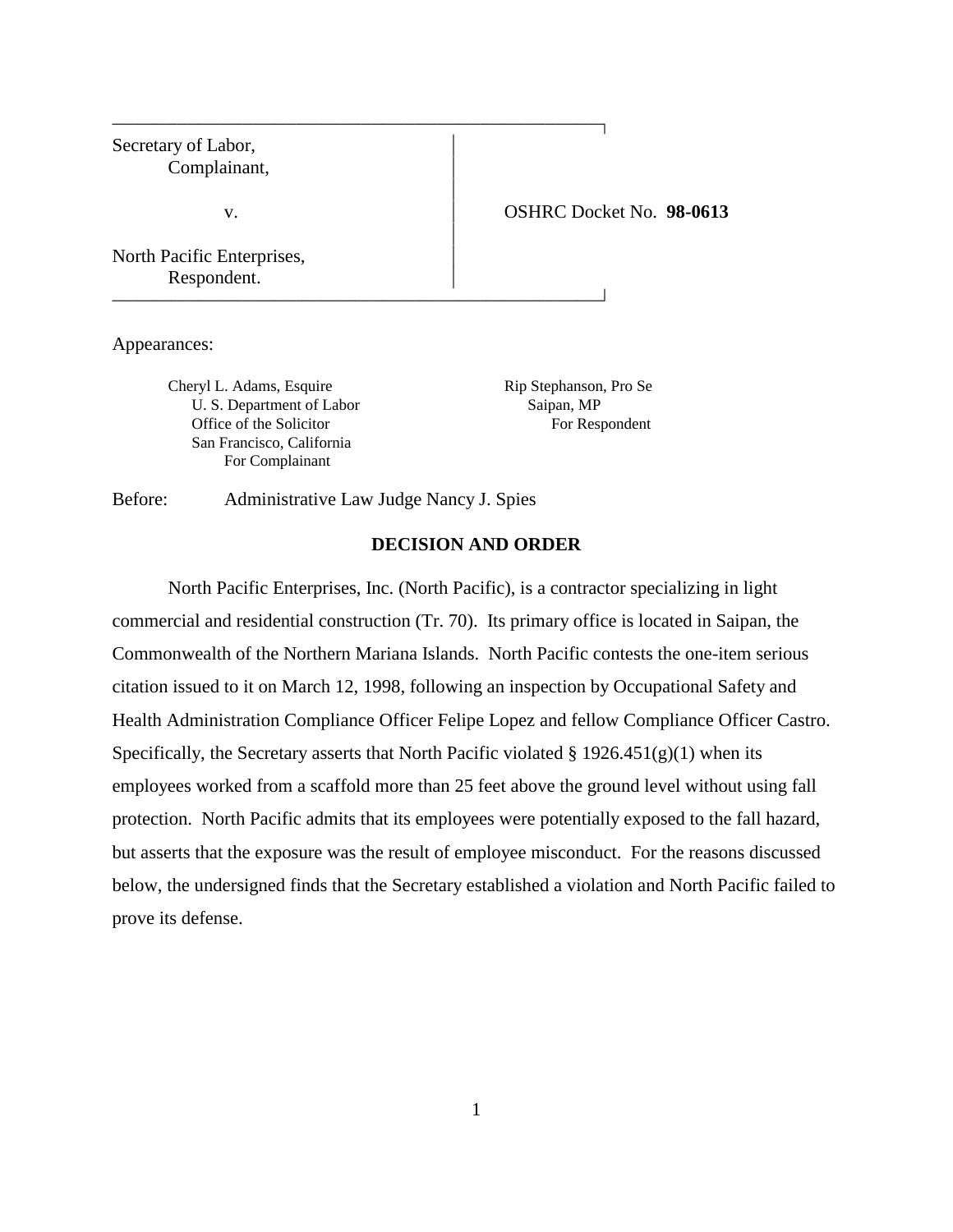## The Inspection

Late in the afternoon on February 18, 1998, Castro and Lopez observed two men sitting on and working from wooden scaffolding placed around a tall sign at the Microl Toyota automobile dealership in Saipan. The men were at a height of approximately 28 feet above a concrete parking lot. Lopez specifically observed that the men were not wearing safety harnesses or using any other form of fall protection. The scaffold had no guardrails (Exh. C-2; Tr. 9, 29, 30). Because of their observations, the compliance officers decided to inspect the workers' employer the next morning (Tr. 10).

When Castro and Lopez returned to the Microl site on February 19, 1998, they again observed two men, Rodolfo Tabianan and Exequiel Jimenez, on the upper part of the scaffold hammering and working on the sign. The wooden scaffold had no work platform. Tabianan and Jimenez sat on a piece of 2- by 4-foot lumber, which spanned between the scaffold frames at a height of at least 25 feet above the concrete parking lot (Tr. 10, 25). Lopez observed that some safety harnesses were hung from the bottom tier of the scaffold (Exh. R-1; Tr. 11).

The compliance officers approached the scaffold, and the two employees climbed down. When Tabianan reached the ground, he immediately ran towards the back of the Microl building. North Pacific's foreman, Nonito Lapeciros, who was supervising a North Pacific excavation crew at the back of the Microl building, saw Tabianan run by. Lapeciros went to the front of the building and spoke with the compliance officers. He directed them to North Pacific's office (Tr. 13, 24, 37, 40).

Rip Stephanson, North Pacific's president and general manager, was at the office. Stephanson advised Lopez and Castro that, like them, he had seen the two employees on the scaffold on February 18, 1998, and noted that they had not been wearing their safety harnesses (Tr. 16). Stephanson apparently did not admonish the two employees for their failure to use fall protection at that time. Stephanson told Lopez of his exasperation with trying to secure the

2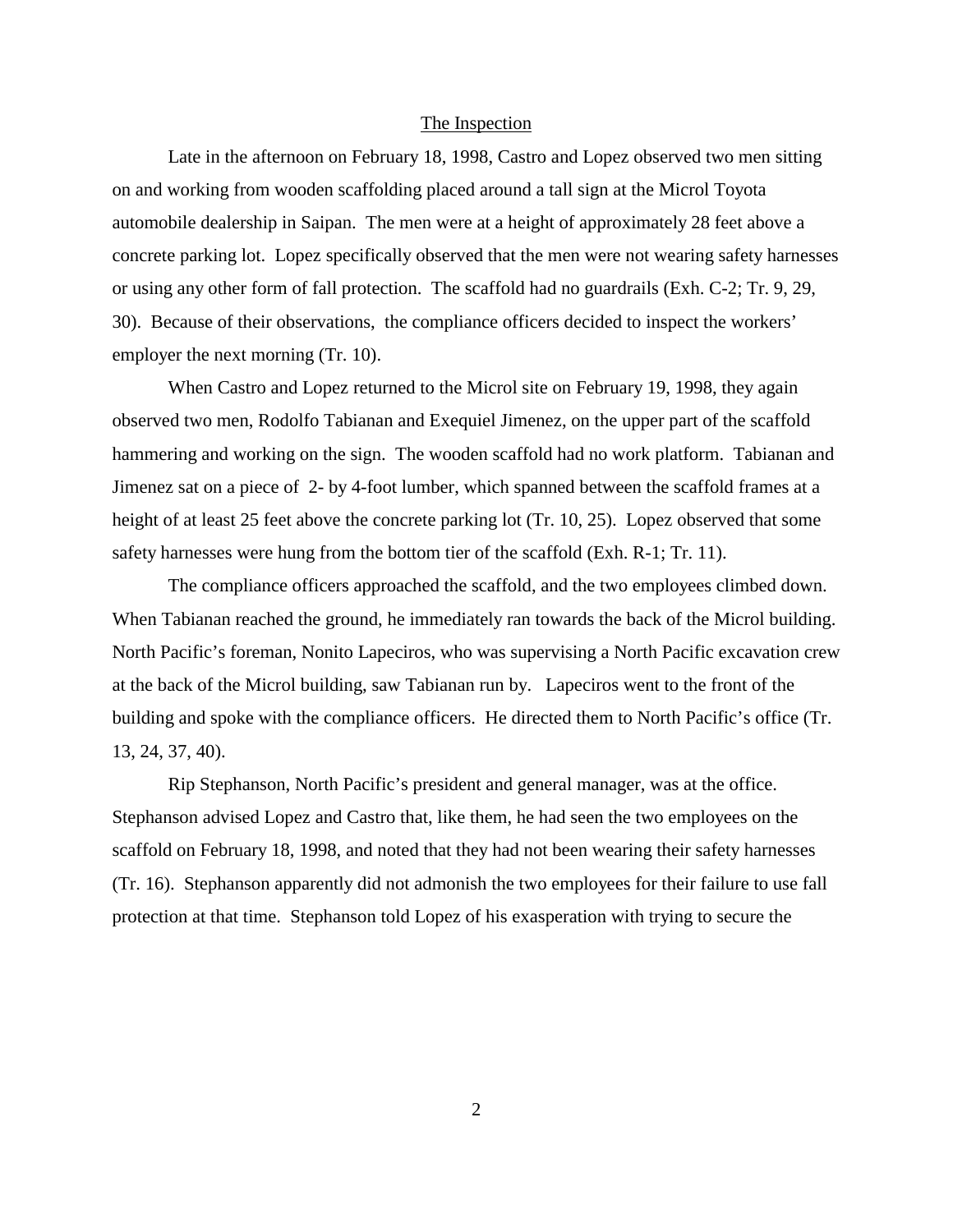cooperation of contract workers,<sup>1</sup> like Tabianan and Jimenez, in complying with safety standards. He concluded that some employees "aren't trainable" (Tr. 15).

# Discussion

In pertinent part,  $\S 1926.451(g)(1)$  provides:

are:

Each employee on a scaffold more than 10 feet above a lower level shall be protected from falling to that lower level . . . . (vii) . . . by the use of personal fall arrest systems or guardrail systems meeting the requirements of ¶  $(g)(4)$  of this section.

The Secretary has the burden to establish each of the four elements of her proof. These

(a) the applicability of the cited standard, (b) the employer's noncompliance with the standard's terms, (c) employee access to the violative conditions, and (d) the employer's actual or constructive knowledge of the violation (*i.e.*, the employer either knew, or with the exercise of reasonable diligence could have known, of the violative conditions).

*Atlantic Battery Co.,* 16 BNA OSHC 2131, 2138 (No. 90-1747, 1994).

Without question, the scaffolding standard applies to North Pacific's use of the wooden scaffold. North Pacific's employees were exposed to a fall hazard as they sat on and worked from a narrow board more than 25 feet above the ground level. The employees were not wearing fall protection or protected from falls by guardrails. Only the last element, that of employer knowledge, remains to be discussed.

As stated, Stephanson saw the employees working on the scaffold the day before the inspection and knew that they were not wearing fall protection. Without his intervention, Stephanson should have known that these employees would likely ignore the same fall protection requirements as they resumed their work.

 $1$  Contract workers from the Phillippines and other countries may enter and work in Saipan under the terms specified in The Immigration and Nationality Act, 8 U.S.C. 1101, *et seq*. Employers offer contract workers 40 hours of work a week and provide housing and medical care (Tr. 59-60). The United States Department of Labor has enforcement responsibility for some of the provisions of that Act (Tr. 61).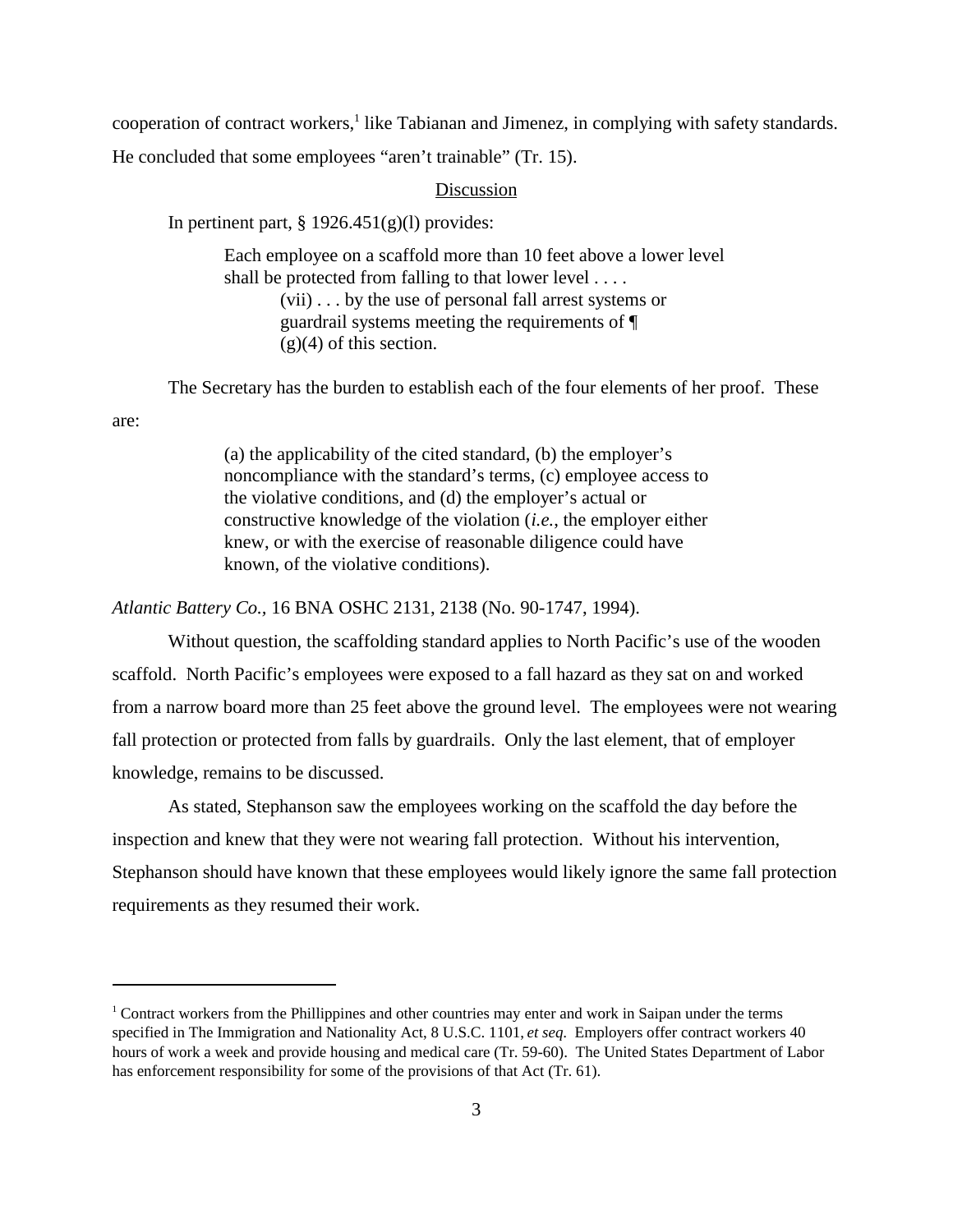Foreman Lapeciros testified that he instructed Tabianan and Jimenez to wear fall protection, but Lapeciros's credibility was seriously undermined by his lack of fluency in the English language. Even when North Pacific's engineer translated from English to Tagalog for him, Lapeciros's demeanor showed his confusion and indicated a desire to respond without having an understanding of the question asked. Accordingly, his testimony is not afforded any significant weight, especially when it lacks corroboration or when it contradicts the testimony of other witnesses. Lapeciros knew that the men were working from a scaffold just around the front of the building from the rest of the crew. Had he checked the scaffold work going on in plain sight, he would have seen the safety harnesses hanging at the bottom of the scaffold. $2$  It is concluded that with the exercise of reasonable diligence, North Pacific should have known of the violative conditions.

The Secretary has met her burden of proof. If an accident occurred, a fall of more than 25 feet to concrete or onto parked cars would result in serious injury or death (Exh. C-1). A serious violation of the standard occurred.

#### Employee Misconduct Defense

Once the Secretary proves the violation, unless the employer establishes its defense, the violation will be affirmed.

North Pacific's employee misconduct defense centers on its alleged difficulty in convincing its employees to follow safety procedures. It contends that after an earlier OSHA citation, the company purchased safety equipment, trained one of its employees, and made an effort to include safety in the operation of its business (Tr. 48, 50). Even with that, according to Stephanson, its employees did not embrace a safety program. Especially its contract workers, the majority of whom were from the Phillippines, considered safety rules and equipment to be a hindrance to the effective performance of their jobs. Many of the contract employees had work experience in their home countries and were not familiar with the safety practices required by the

2

Lapeciros's testimony differs on this point. Lapeciros testified that the employees took their safety harnesses up to the top of the scaffold but removed them for some unknown reason (Tr. 36, 40). The testimony of Compliance Officer Lopez was persuasive that the harnesses were hanging from the lowest tier of the scaffold (Tr. 11). Lopez recorded this observation on OSHA Form 1-B, which was written shortly after the inspection (Exh. R-1).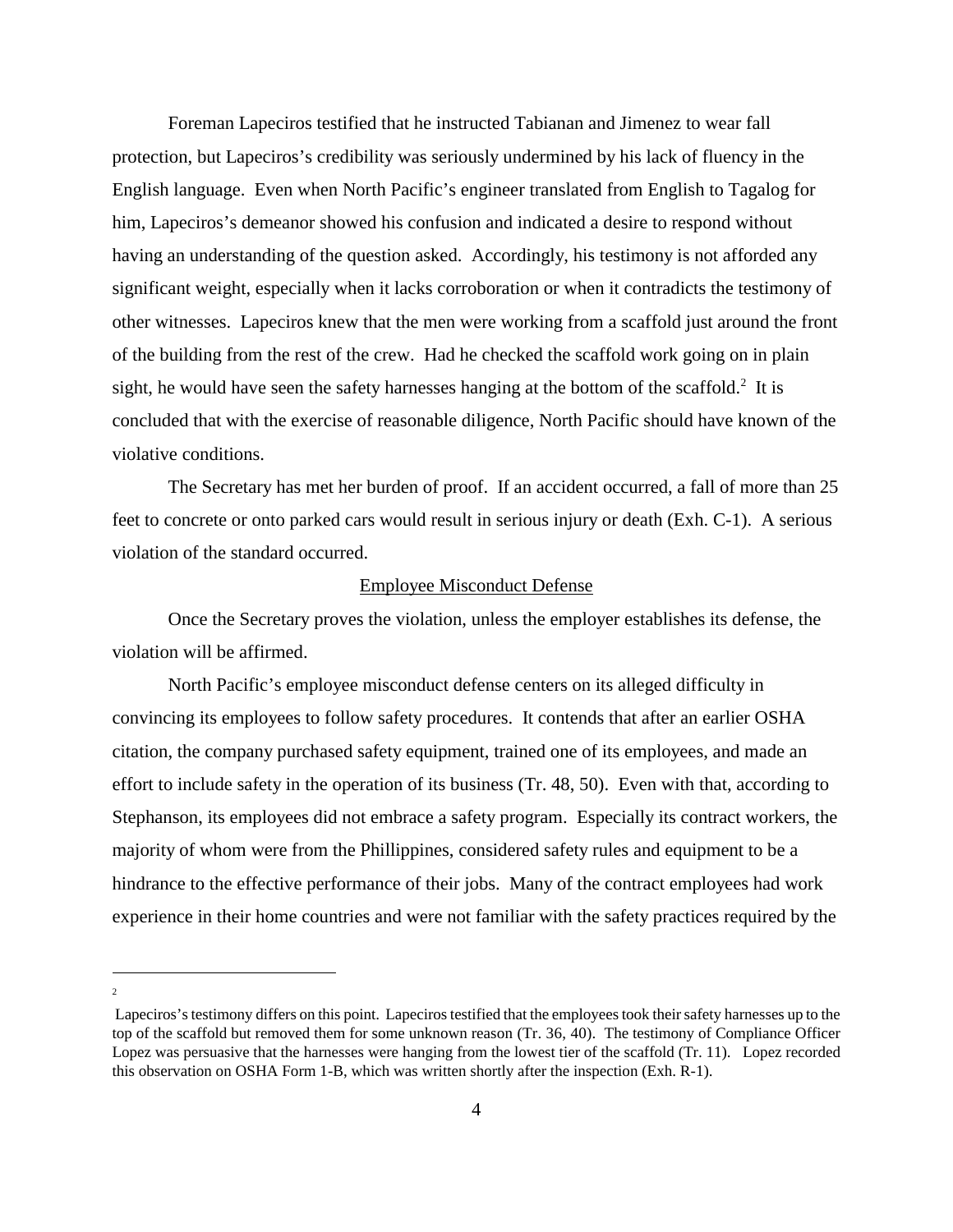Occupational Safety and Health Act. It was also Stephanson's opinion that regulations which sought to protect contract employees from exploitation had the unintended consequences of making such employees almost immune from the employer's discipline (Tr. 58-60).

It has long been recognized that an employer is not strictly liable for its employees' actions. One way in which an employer may validly defend against an apparent violation is by showing that the condition resulted from an isolated incident of employee misconduct. In order to negate a violation on the grounds of employee misconduct, the employer must show that: (l) it established work rules designed to prevent the specific violation from occurring; (2) the work rules were adequately communicated to its employees; (3) it took steps to discover violations of those rules; and (4) it effectively enforced the rules when violations were discovered. *E.g., Gary Concrete,* 15 BNA OSHC 1051, 1055 (No. 86-1087, 1991).

Did North Pacific have a safety rule designed to prevent the specific conduct which violated the standard? North Pacific did not present evidence that it had a workrule which required guardrails or the use of safety harnesses while working above 10 feet on scaffolds. Stephanson testified that North Pacific had a safety manual that was "over 1,000 pages" (Tr. 66). He explained that he failed to provide Lopez, and later the Secretary's attorney, with a copy of the manual because he did not understand that this is what they were seeking. Accepting that the manual existed, however, does not permit the undersigned to speculate as to what may or may not have been covered in its pages. North Pacific also claims that it had an oral workrule regarding the use of safety harnesses (Tr. 36). Again, the testimony was too vague to establish the existence of a specific workrule.

The second element of the defense concerns communication of the workrule. Even if a specific workrule existed, North Pacific failed to prove that the workrule was effectively communicated to its employees. North Pacific conducts monthly safety meetings. It introduced a one-page "Employee Safety Checklist" as evidence of the fact that the monthly meetings occurred and to show the topics covered at its monthly meeting on February 15, 1998. There was nothing on the checklist that addressed fall hazards. Although Stephanson stated that the topic was covered at that meeting, it is noted that the blank space on the checklist indicating discussion of "other personal protective equipment " was left blank (Exh. R-2).

5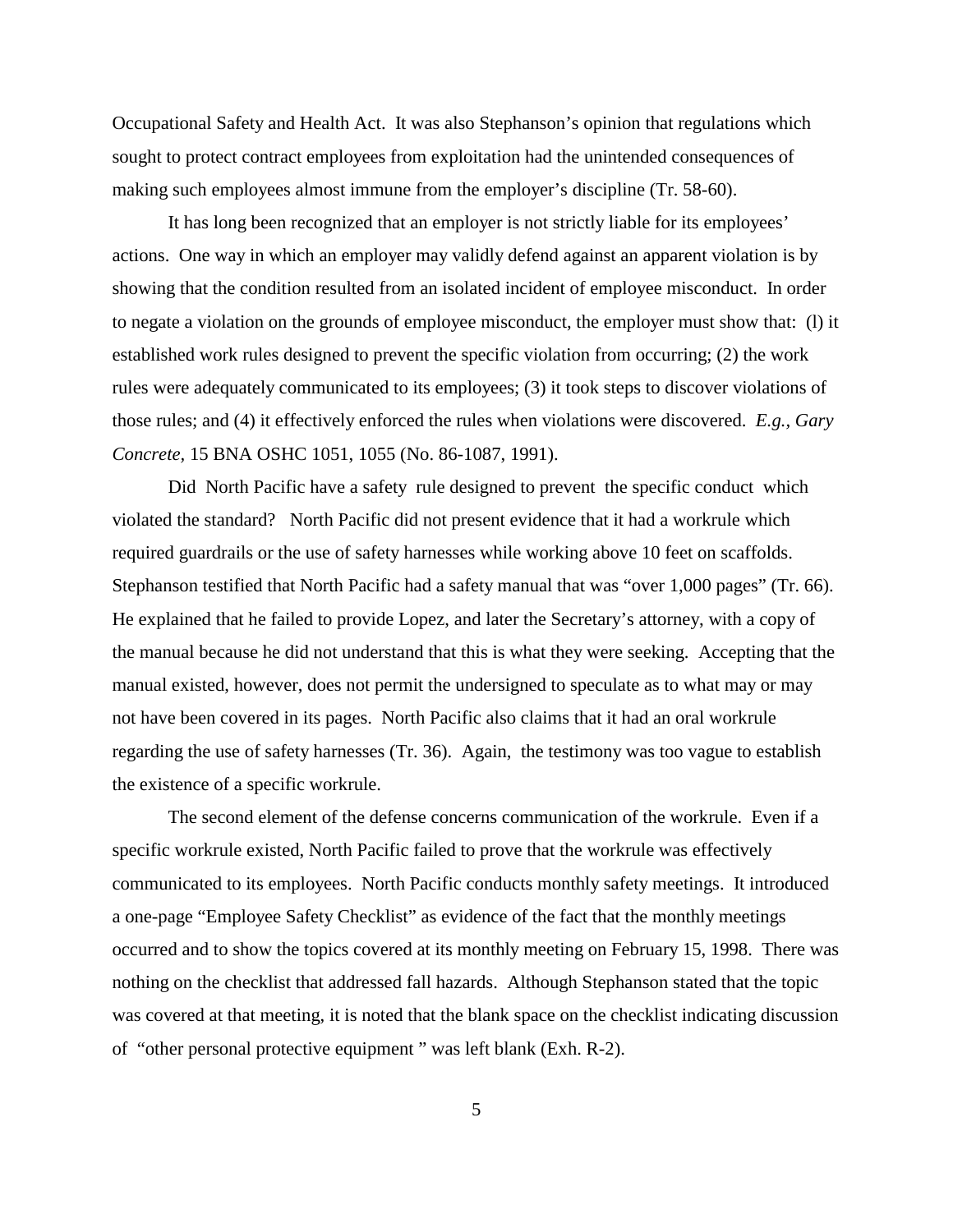The third and fourth elements relate to how the employer discovers violations of its workrule and the enforcement procedures it utilizes when it does. Stephanson did not prevent Tabianan and Jimenez from continuing their unsafe activities after he saw them working without fall protection on February 18. This is considered strong evidence that the rule was not adequately enforced. *See Hamilton Fixture,* 16 BNA OSHC 1073 (Docket No. 88-1720, 1993). Further, the fact that two employees felt free to disobey the alleged workrule over a two-day period sounds less like an idiosyncratic action and more like weak enforcement. *See Falcon Steel Co.*, 16 BNA OSHC 1179, 1194 (Docket Nos. 89-2883 & 89-3444, 1993). North Pacific failed to establish that it had an effective disciplinary program. It presented no written program of progressive measures of discipline. To the contrary, the evidence was that violative conditions remained uncorrected.

The undersigned does not discount North Pacific's difficulties in reaching beyond the barriers of language and custom. These barriers, however, cannot justify a lesser effort towards maintaining a safe workplace. As the Commission stated in another context, compliance "will, in some instances, require some creativity on the part of employers seeking to achieve compliance." *Pitt-Des Moines*, 16 BNA OSHC 1429, 1433-34 (Docket No. 90-1349, 1993). North Pacific needed to prove each of the elements of its defense but proved none of them. The violation is affirmed.

## Penalty

In determining an appropriate penalty, the Commission must give "due consideration" to the size of the employer's business, the gravity of the violation, the employer's good faith, and its history of past violations. *J.A. Jones Constr. Co.,* 15 BNA OSHC 2201, 2213-14 (No. 87-2059, 1993). These factors are not accorded equal weight. The gravity of the violation is the primary element in the penalty assessment. *Trinity Indus.,* 15 BNA OSHC 1481, 1483 (No. 88-691, 1992).

North Pacific is a small company with twenty employees (Tr. 70). Although it had a history of previous serious violations within three years of the inspection, the recommended penalty mistakenly included a full credit for past history (Tr. 20). Good faith considerations include North Pacific's cooperation with the inspection; the fact that it had regular safety